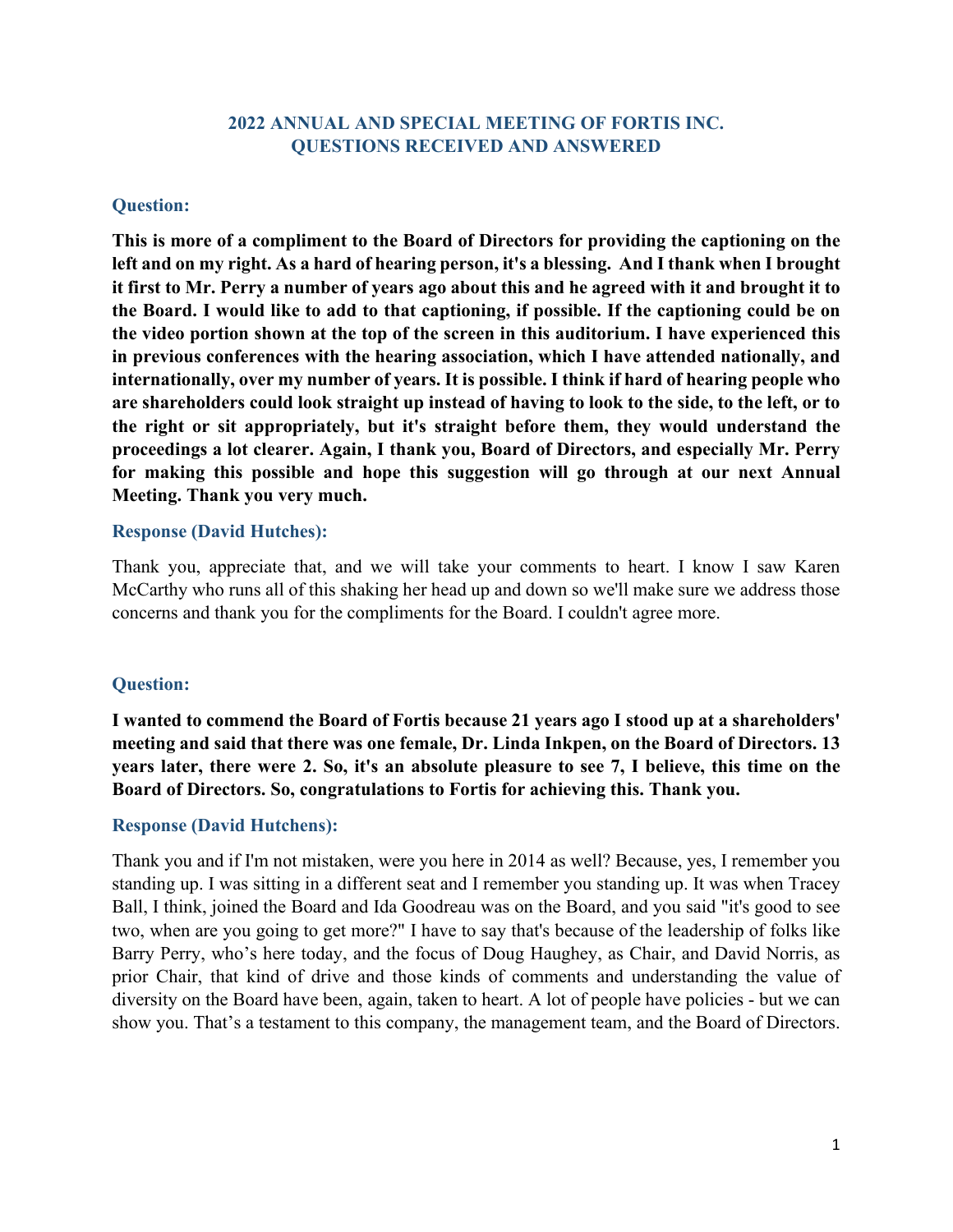### **Question:**

**First of all, let me, on behalf of all shareholders, thank all 9100 company personnel for helping to make this company as successful as it is. Thank you. First question is addressed to management. Mr. President, the Board, being extremely proud of its 48 years of consecutive dividend increases, states that with the help of its aggressive projected rate-base growth over the next 5 years, it will be able to maintain its 6% average annual dividend growth. With its adjusted dividend payout ratio of almost 80%, can you shed some light on how you plan to position the company for future growth through acquisition given this policy? Thank you.**

### **Response (David Hutchens):**

Yes, thank you, Mr. Hutchens, for that. It's odd for Mr. Hutchens to say "thank you to Mr. Hutchens" but that is the name of the person who submitted the question as well. Thank you, Mr. Hutchens, for those questions. I hope you're listening online as well and I hope all things are well with you.

I'll say that the \$20 billion, 5-year capital plan that we have is, while it's a big capital plan, and as I have said many times, it's low-risk and highly executable, we think the best way for us to provide value is to grow organically and we are not just looking at that \$20 billion capital plan but looking at additional opportunities. I mentioned that long runway as we go into a cleaner energy transition period and find additional growth opportunities. That's our number one organic growth view that we have because, again, that does provide the best value for you as a shareholder, that 1 for 1 dollar investment turning into rate base and eventually earnings. Also, we are a management team with fiduciary duties and we look at everything that we can out there in the market to find additional opportunities for creating value for you, our shareholders, so all of those things are in our view and in our mind.

### **Question:**

**Mr. Chairman, Fortis has a unique operating model, as you are aware, but I was wondering if you have ever considered that there may be a lot of "senior management fat" given all the independent board members and senior management personnel at each of the subsidiary companies. Thank you.**

### **Response (Douglas Haughey):**

Well, great to hear from you, Derek, and look, I think it's a reasonable question and, in our view, I think the answer is actually quite the opposite. We strongly believe in the autonomous operating model of Fortis. Largely with an independent board, focused on local issues, in local markets, with local regulators, and, honestly, if you look at the results, it's hard to argue with the Fortis model. We've generated those results and a big reason for that is that local focus.

I'm looking at our subsidiary CEOs right here and I can tell you that I'm convinced that they can deliver better results by operating with an independent board and largely autonomously in their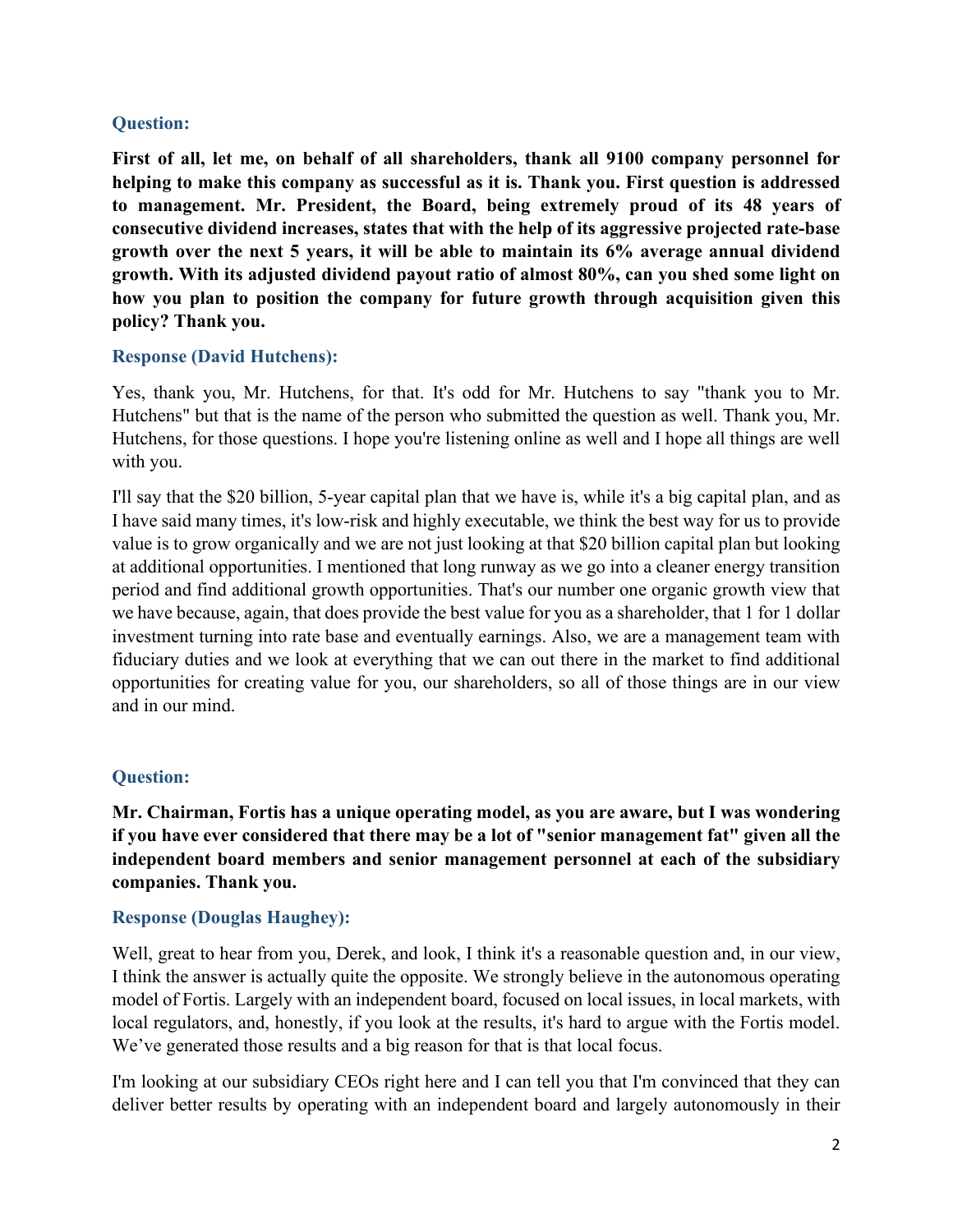local regions and it seems to me that if we can generate those kinds of results with a business model that may be a little more experience than others, it's still definitely the right thing to do. So, I think the Board has concluded that the benefits clearly outweigh the costs and the results clearly speak for themselves.

## **Question:**

**Mr. Chairman, in your Management Information Circular, you provided pertinent information about your named executives, including Board members. In the future, may I suggest that the same information be provided for the full list of company senior executives listed in the Annual Report. Thank you.** 

## **Response (Douglas Haughey):**

That's an interesting one. So, Derek, the way I would look at it is that there's four, sort of principles of executive compensation. It has to be performance-driven, it has to be balanced in terms of objectives, we have to pay competitively, and it has to be risk-balanced, or risk-managed, so we don't get results that we didn't expect from compensation systems.

I can give you high confidence that that's the way we run our business, that we pay at the median and that our salaries for all of our executives are competitive with the market, and we have processes in place to make sure that they are not outlandish. The idea of disclosing beyond our top five named executive officers: number one, it's not required; and number two, it's highly unusual. I don't know of another company that would do that. I will acknowledge it's more prevalent in public enterprises and government enterprises where we have sunshine lists and whatever but, I think that the Fortis shareholder is benefiting from not having that kind of disclosure. I can tell you with virtual certainty that many of our executives don't want their compensation published and it would probably put the company at some kind of competitive disadvantage so, look, I hear you, but this is one where I don't think we'll be doing that anytime soon.

# **Question:**

**Mr. Chairman, many of your Board members and senior management personnel serve on the boards of various subsidiaries. Do they receive directors' fees or similar compensation from the subsidiaries? If so, will you put a stop to this policy immediately as this, in my opinion, is double-dipping? Thank you.**

### **Response (Douglas Haughey):**

Oh Derek, you're going deep today. Look, yes, I'll say yes, we do have Board members and executives who serve on subsidiary boards and they do receive the normal board fees that would be payable to those board members.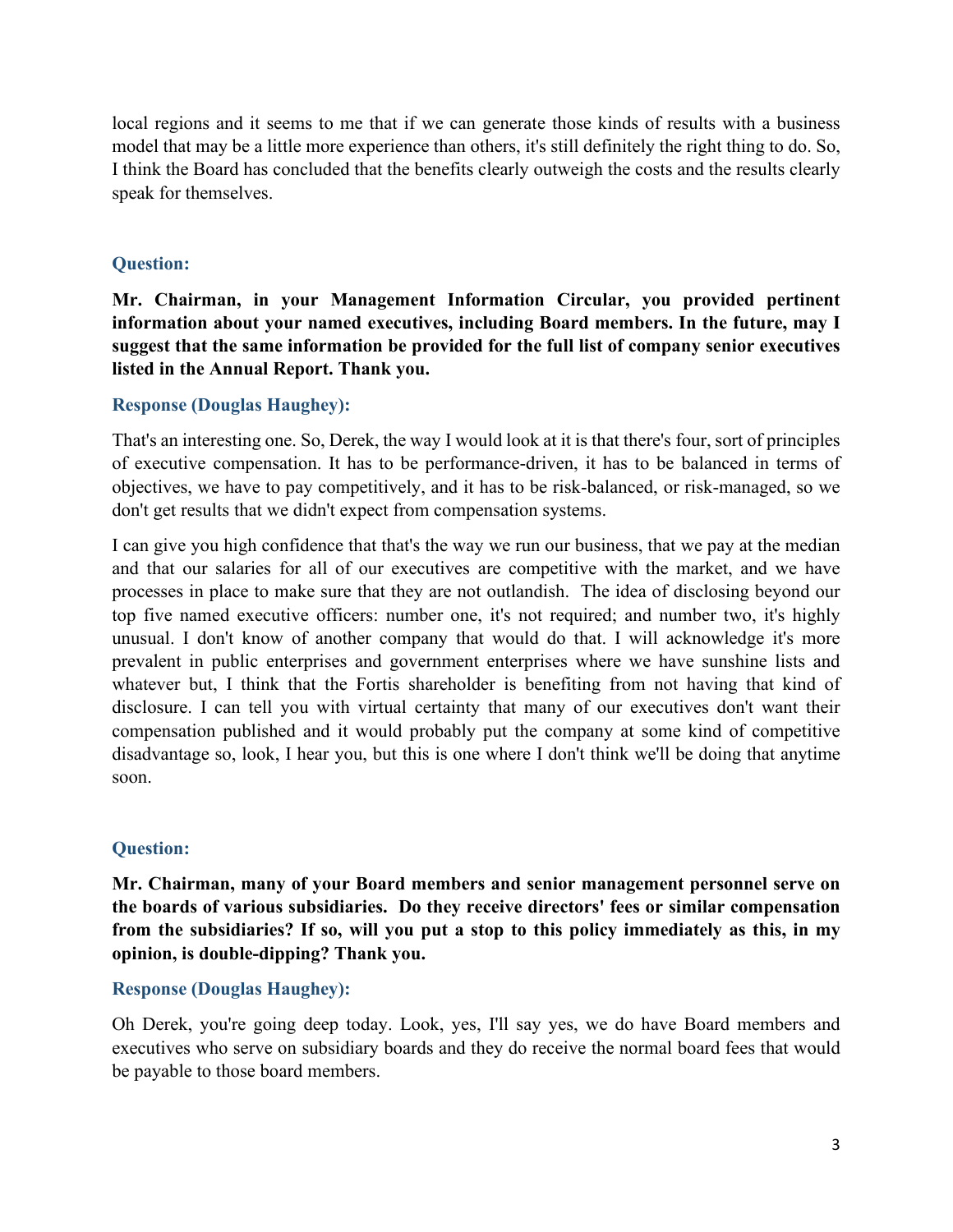But when you think about it, it makes sense, right? Directors of those independent subsidiaries have a fiduciary obligation primarily to that company. And, so, it makes sense that we treat our executives who are directors of those companies, and one or two of our Board members here, to treat them the same as the independent directors on that board.

I can also tell you that, and I think this is particularly important, in the case of our executives who are serving on those subsidiary boards, our policy is that we will independently benchmark their total compensation, and we include those board fees in that total. So, to say it's double-dipping, I think, is wrong. It's not.

The last thing you mentioned was Board members, Fortis Board members, who are serving on subsidiary boards. We have two directors who do that now: Margarita Dilley chairs the CH board; Tracey Ball chaired the FortisAlberta board and is currently on the FortisBC board. I can tell you they ought to be compensated for the work they do on those committees because they are vital contributors to those boards. And I guess to corollate all of that, we get huge benefit from our executives and directors sitting on those subsidiary boards. I always talk about communication, coordination and cooperation across business and that is one terrific way to make it happen. So, I hear you, but I think it's the right thing to do and we've carefully considered it, and we are probably going to continue to it.

## **Question:**

## **Mr. President Hutchens, can you give some details on Fortis' plans more forward, specifically in Newfoundland and Labrador? Any big plans or projects coming up that you would like to highlight? Thanks.**

### **Response (David Hutchens):**

There aren't any large projects coming up in the near future. As we have said over the years, my predecessor has said it, I've said it, we're interested in being more involved in the energy plan here in Newfoundland, and we will raise our hand and do what we can to help solve the energy issues that, of course, every province and every state within our jurisdiction faces.

We would love to look for additional opportunities and actively do that. So, I guess, take this as notice that we have always got our hand up to look at additional things to do here in Newfoundland and Labrador.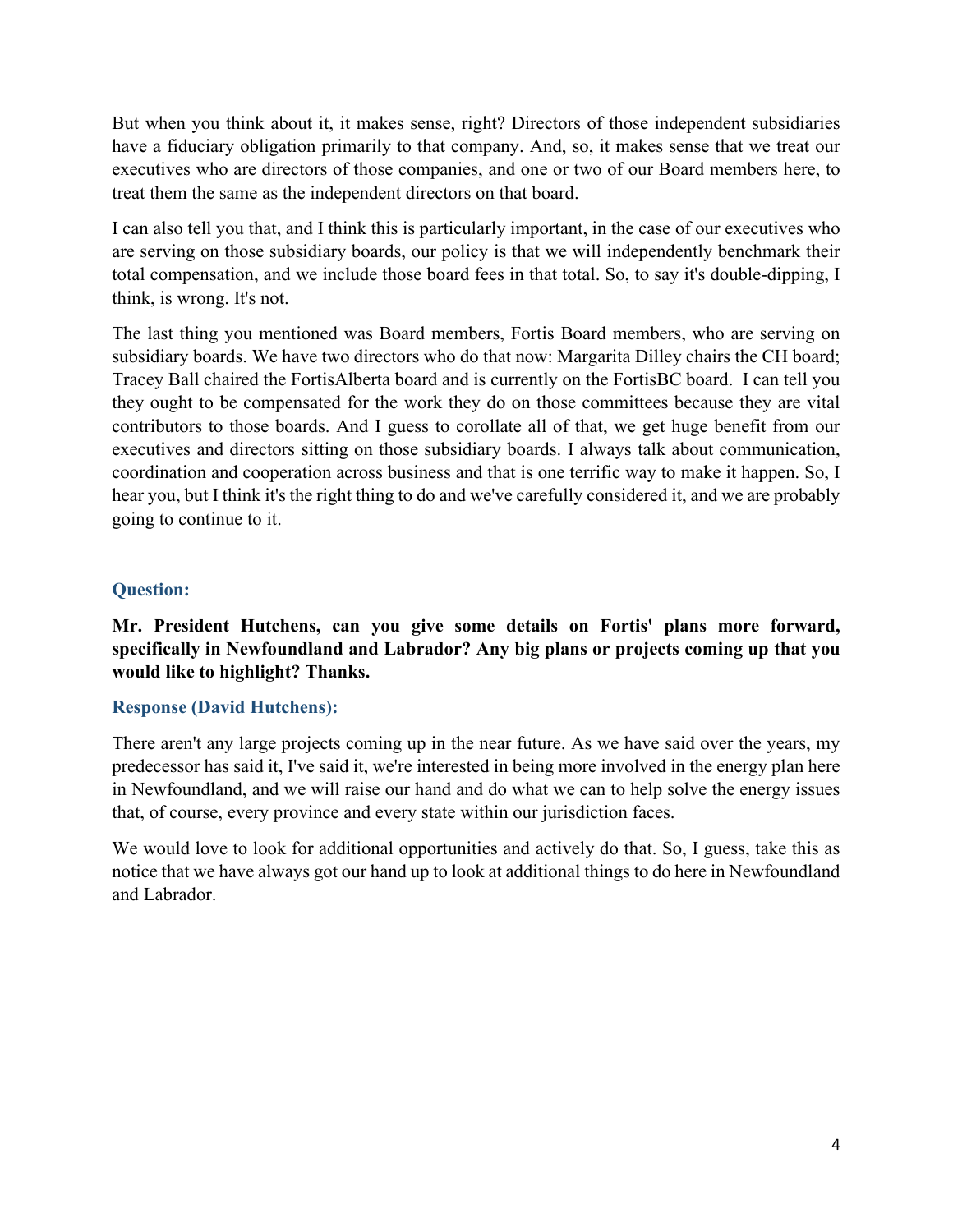### **Question:**

## **Management, how confident are you that you can reach the 75% GHG reduction target by 2035? Can you please elaborate?**

### **Response (David Hutchens):**

Yes, that's a great question and I would love to elaborate. How much time do you have, because this one of my most exciting things to talk about. If you ask our shareholders: what are the top three things that they're looking for: obviously, they're looking for growth, they're looking for lowrisk, and they're looking for a great ESG story.

As I mentioned, we start with a great ESG story by being primarily a transmission and distribution company but that little bit of percentage that we have as generation, fossil generation, which is only 5% of our assets, is where we're focusing a lot of our energy to remove that. Pun intended, I guess. A lot of our focus is removing that fossil energy. And the way that we're doing it is very straightforward and you can see it. You can see it in our documents. You can see it in our presentations. Most of this emissions reduction will happen in Arizona as we shut down fossil fleets there and replace them with renewable energy, wind and solar, and battery storage. That's a great story. It's a clear path. We don't need any brand new, fancy technology or innovation to do it. We know exactly what to do and we can do it cost-effectively, actually saving our customers money, in most cases, and so we have that clear path. We have such a clear path for that 75% reduction that, just already in the first two years of setting that target, having reduced those emissions by 20%, we felt it was so clear we needed to stretch a little bit and that's why we added that net-zero goal just the other day. And that is so that we can continue that focus where everybody needs to look, which is having that net-zero world out in that future in 2050. So as we go from here to 75%, it's clear as a bell how we're going to get there. Obviously, things can change along the way, and we'll adapt, but we absolutely are confident in being able to hit that target and now we've raised the bar and said now we've got to remove that last 25%, and we'll be paying attention to new technology as it develops and making sure that we can get there. That's what you as shareholders want, that's what our stakeholders want, that's what our employees want, and that's what our customers want. So, that's a great spot to end on unless there are other questions.